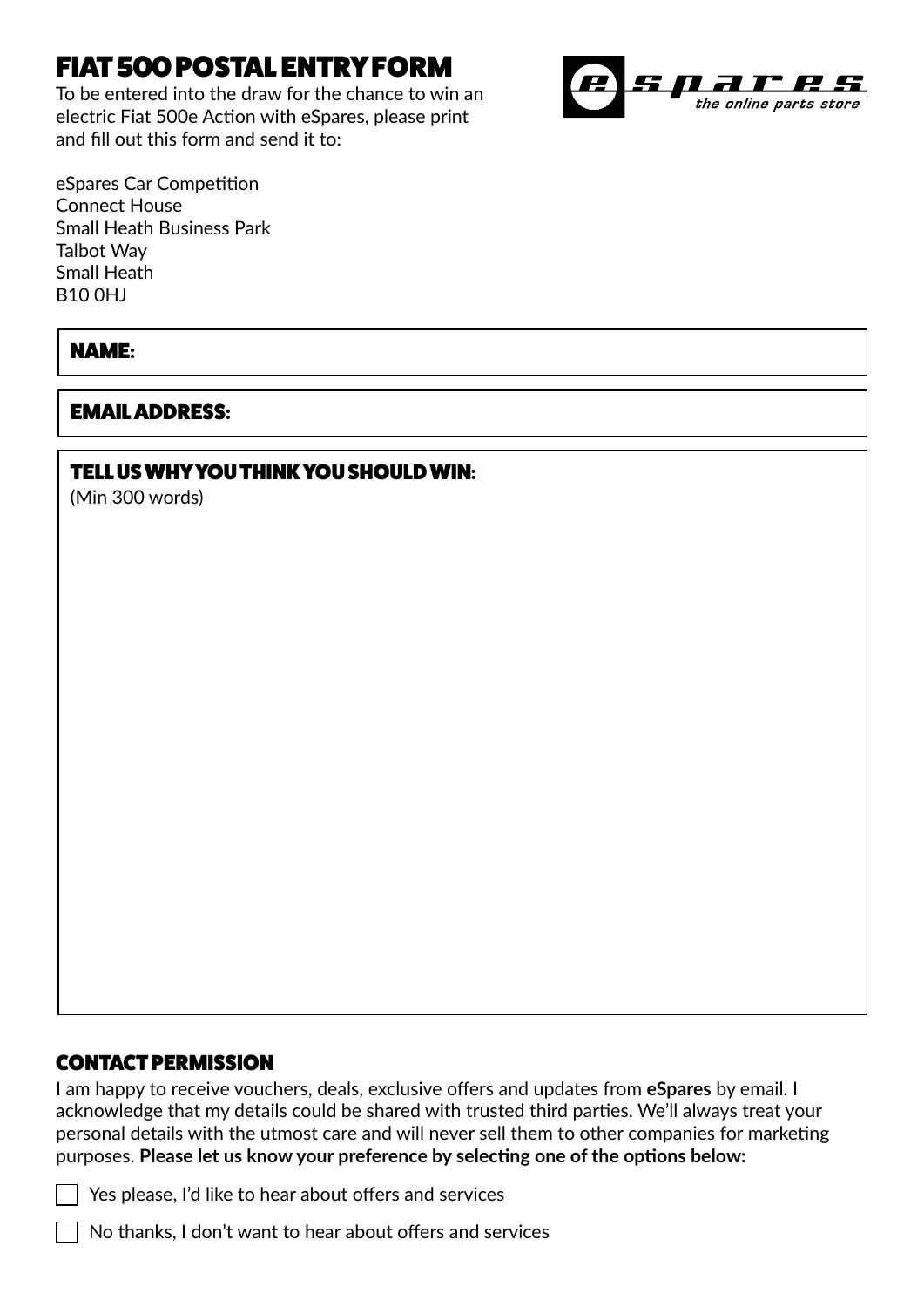## ESPARES LIMITED - COMPETITION TERMS AND CONDITIONS

### **1. THE PROMOTER**

The promoter is: eSpares Limited of Medco House, Bordesley Green Road, Birmingham, B9 4UA, United Kingdom.

## **2. THE COMPETITION**

2.1 Win a Fiat 500 Electric 70kW 24kWh Auto Action (Black) by buying a product or writing a letter as detailed below.

## **3. HOW TO ENTER**

3.1 The competition will run from 00:01 on 1st April 2022 (the "**Opening Date**") to 23:59 on 30th June 2022 (the "**Closing Date**") inclusive.

3.2 All competition entries must be received by the by no later than 23:59 on the Closing Date. All competition entries received after the Closing Date are automatically disqualified.

3.3 There are two ways to enter the competition:

3.3.1 please write a letter which explains who you are and why repairing is important to you. Please send this letter by post to eSpares Limited of Medco House, Bordesley Green Road, Birmingham, B9 4UA by the Closing Date. No purchase necessary for this route of entry into the competition; or

3.3.2 please purchase a product or products via our website https://www.espares.co.uk/ for the value of £30.00 or more (excluding carriage) by the Closing Date.

3.4 For the avoidance of doubt, references to competition entry or entries in these terms and conditions shall mean either route of writing a letter under clause 3.3.1 or making a purchase as set out in clause 3.3.2 and entrants shall not be prejudiced by choosing one or other of the above routes.

3.5 The Promoter will **not** accept:

3.5.1 responsibility for competition entries that are lost, mislaid, damaged or delayed in transit, regardless of cause, including, for example, as a result of any postal failure, equipment failure, technical malfunction, systems, satellite, network, server, computer hardware or software failure of any kind; or

3.5.2 proof of transmission as proof of receipt of entry to the competition.

3.6 By submitting a competition entry, you are agreeing to be bound by these terms and conditions.

3.7 The Promoter will select a winner from the competition entries at random.

# **4. ELIGIBILITY**

4.1 The competition is only open to all residents in the UK aged 18 years or over who have a valid UK driving licence (proof of which shall be provided to the Promoter on request), **except**:

4.1.1 employees of the Promoter or its holding or subsidiary companies;

4.1.2 employees of agents or suppliers of the Promoter or its holding or subsidiary companies, who are professionally connected with the competition or its administration; or

4.1.3 members of the immediate families or households of 4.1.1 and 4.1.2 above.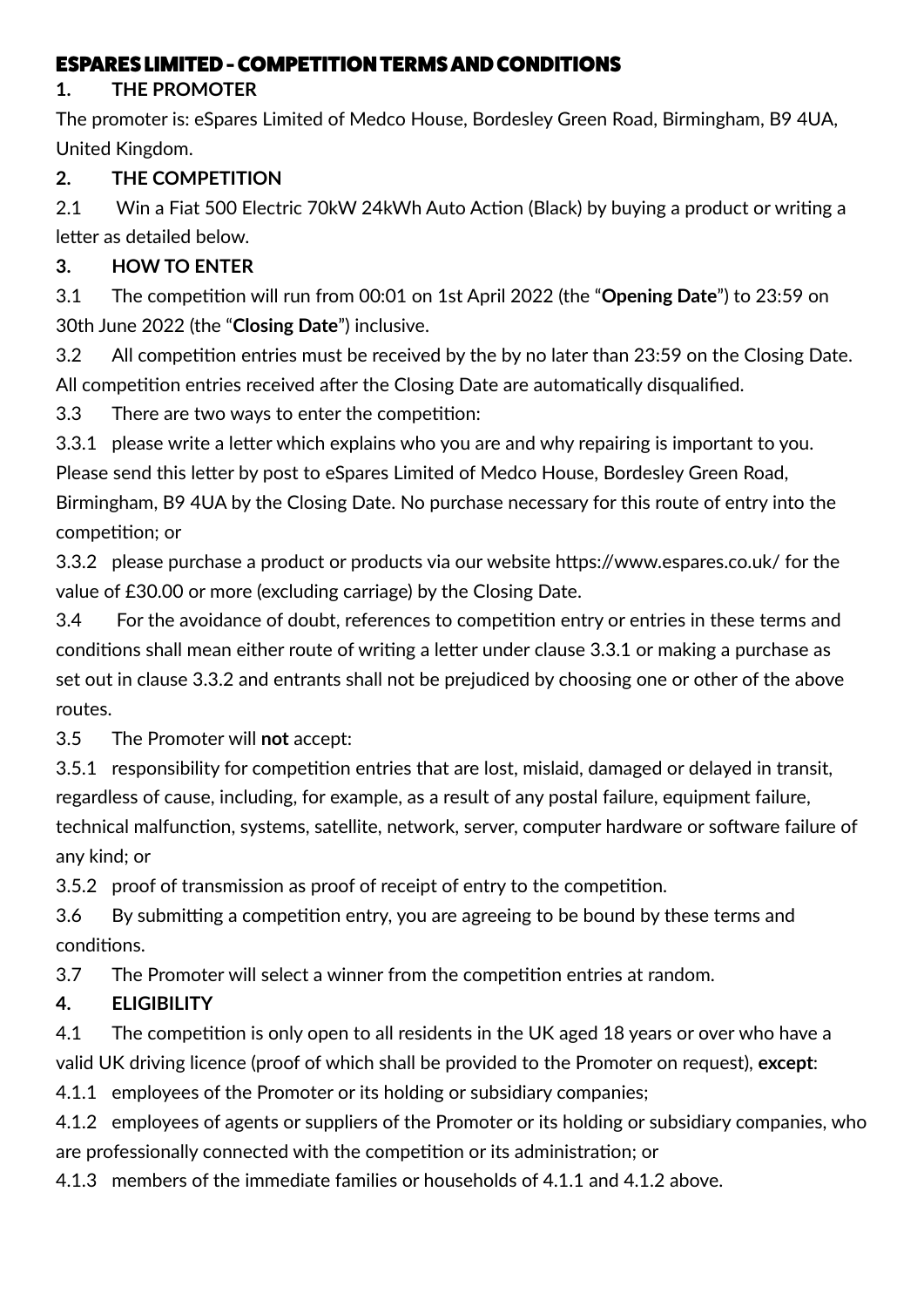4.2 In entering the competition, you confirm that you are eligible to do so and eligible to claim the prize. The Promoter may require you to provide proof that you are eligible to enter the competition.

4.3 The Promoter will not accept competition entries that are:

- 4.3.1 automatically generated by computer;
- 4.3.2 completed by third parties or in bulk; or

4.3.3 incomplete.

# **5. THE PRIZE**

5.1 The prize is a Fiat 500 Electric 70kW 24kWh Auto Action (Black) and one is available to be won. Please note that this car will:

- 5.1.1 have delivery miles on the clock; and
- 5.1.2 be previously registered to the Promoter or an associated entity as the purchaser.
- 5.2 There is no cash alternative for the prize.

5.3 The prize is supplied by a third party supplier . The Promoter reserves the right to replace the prize with an alternative prize of equal or higher value if circumstances beyond the Promoter's control makes it necessary to do so.

5.4 The prize is not negotiable or transferable.

5.5 In order to claim the prize you must you must reply to the Promoter's email when the Promoter confirms by email that you have won the prize.

# **6. WINNERS**

6.1 The decision of the Promoter is final and no correspondence or discussion will be entered into.

6.2 The Promoter will contact the winner personally as soon as practicable on 1 July 2022 (**Announcement Date**), using the telephone number and email address provided with the competition entry.

6.3 The Promoter must either publish or make available information that indicates that a valid award took place. To comply with this obligation the Promoter will publish the name and county of winner and, if applicable, the winning entry on eSpares.co.uk and on the Promoter's Facebook, Twitter, Instagram, LinkedIn and YouTube pages and in the Promoter's email footer within one month of the Closing Date.

6.4 If you object to any or all of your name, county and winning entry being published or made available, please contact Adam Casey on 0121 766 0183 or adam.casey@cdsl.co.uk. In such circumstances, the Promoter must still provide the information and winning entry to the Advertising Standards Authority on request.

# **7. CLAIMING THE PRIZE**

7.1 If you are the winner of the prize, you will have 14 days from the Announcement Date to claim the prize by replying to our email to say that you have won the prize. If you do not claim the prize by this date, your claim will become invalid.

7.2 The date on which the winner claims the prize under clause 7.1 is the Claim Date.

7.3 The prize may not be claimed by a third party on your behalf.